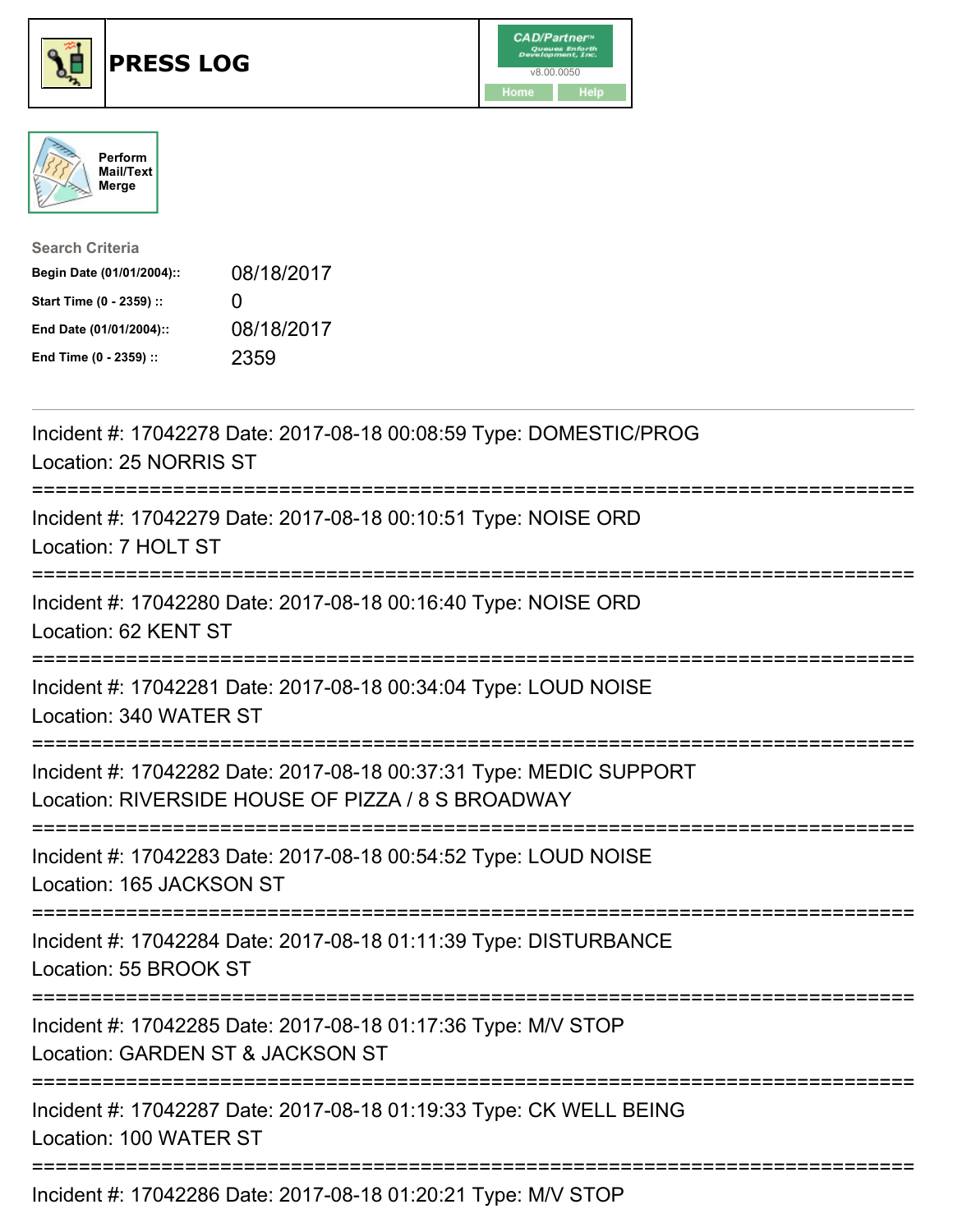Location: GARDEN & SUMMER =========================================================================== Incident #: 17042288 Date: 2017-08-18 01:32:04 Type: A&B PAST Location: 169 HAVERHILL ST =========================================================================== Incident #: 17042289 Date: 2017-08-18 01:34:25 Type: SPECIAL CHECK Location: PLONOWSKI FUNERAL HOME / 180 JACKSON ST =========================================================================== Incident #: 17042290 Date: 2017-08-18 01:36:18 Type: M/V STOP Location: 43 MYRTLE ST =========================================================================== Incident #: 17042291 Date: 2017-08-18 01:53:08 Type: INVESTIGATION Location: 90 LOWELL ST =========================================================================== Incident #: 17042292 Date: 2017-08-18 02:05:47 Type: DISTURBANCE Location: 2 BENNINGTON ST =========================================================================== Incident #: 17042293 Date: 2017-08-18 02:20:38 Type: M/V STOP Location: LAWRENCE ST & PARK ST =========================================================================== Incident #: 17042295 Date: 2017-08-18 02:21:21 Type: M/V STOP Location: CHICKERING ST & WINTHROP AV =========================================================================== Incident #: 17042294 Date: 2017-08-18 02:21:57 Type: EXTRA SURVEIL Location: BOAT RAMP / EVERETT ST & ROWE ST =========================================================================== Incident #: 17042296 Date: 2017-08-18 02:25:49 Type: TOW/REC/STOL Location: 5 HOME ST =========================================================================== Incident #: 17042297 Date: 2017-08-18 02:28:18 Type: M/V STOP Location: LOWELL ST & OXFORD ST =========================================================================== Incident #: 17042298 Date: 2017-08-18 02:36:36 Type: INVEST CONT Location: BROADWAY & ESSEX ST =========================================================================== Incident #: 17042299 Date: 2017-08-18 02:41:42 Type: M/V STOP Location: AMESBURY ST & COMMON ST =========================================================================== Incident #: 17042300 Date: 2017-08-18 02:50:02 Type: M/V STOP Location: MCCABE CT & WATER ST ===========================================================================

Incident #: 17042302 Date: 2017-08-18 02:55:42 Type: UNWANTEDGUEST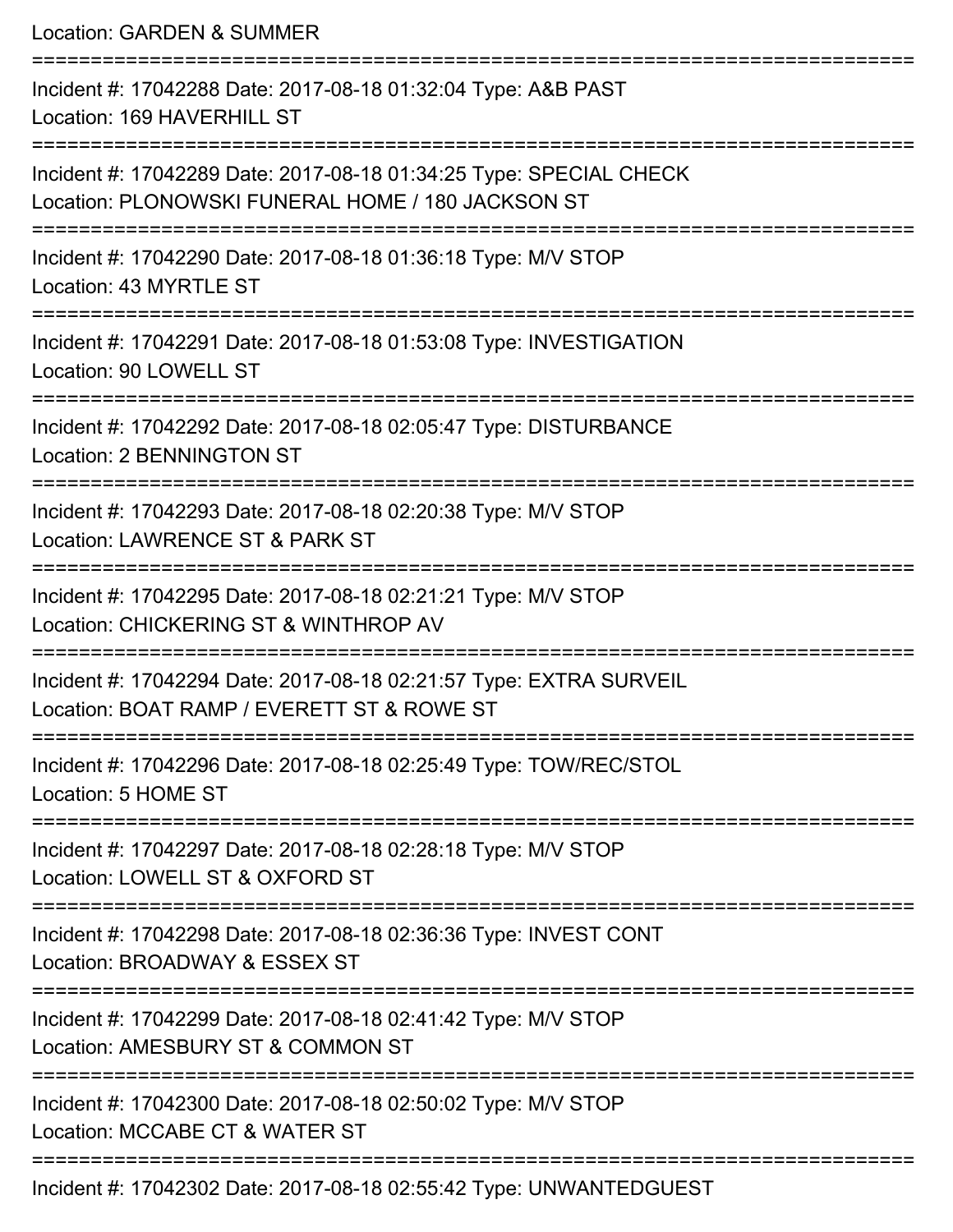| Incident #: 17042301 Date: 2017-08-18 02:56:23 Type: M/V STOP<br>Location: 86 S BROADWAY                                |
|-------------------------------------------------------------------------------------------------------------------------|
| Incident #: 17042303 Date: 2017-08-18 03:13:30 Type: GENERAL SERV<br>Location: MCDONALDS / 599 ANDOVER ST               |
| Incident #: 17042304 Date: 2017-08-18 03:24:48 Type: EXTRA SURVEIL<br>Location: 180 JACKSON ST                          |
| Incident #: 17042305 Date: 2017-08-18 03:28:20 Type: DISTURBANCE<br>Location: LOWELL ST & WINTER ST                     |
| Incident #: 17042306 Date: 2017-08-18 03:56:19 Type: M/V STOP<br>Location: HAVERHILL ST & JACKSON ST                    |
| Incident #: 17042307 Date: 2017-08-18 04:08:37 Type: M/V STOP<br>Location: FALLS BRIDGE / null                          |
| Incident #: 17042308 Date: 2017-08-18 04:19:09 Type: M/V STOP<br>Location: ESSEX ST & HAMPSHIRE ST                      |
| Incident #: 17042309 Date: 2017-08-18 04:29:09 Type: M/V STOP<br>Location: CENTRAL BRIDGE / 0 MERRIMACK ST              |
| Incident #: 17042310 Date: 2017-08-18 05:26:59 Type: MEDIC SUPPORT<br>Location: CITIZENS BANK / 160 WINTHROP AV         |
| Incident #: 17042311 Date: 2017-08-18 06:45:33 Type: PARK & WALK<br>Location: 0 BROADWAY                                |
| Incident #: 17042312 Date: 2017-08-18 06:48:26 Type: ALARM/BURG<br>Location: LAWRENCE HOUSING AUTHORITY / 179 OSGOOD ST |
| Incident #: 17042313 Date: 2017-08-18 07:00:27 Type: GENERAL SERV<br>Location: B&M OFFICE / 516 BROADWAY                |
| Incident #: 17042314 Date: 2017-08-18 07:36:46 Type: MAL DAMAGE<br>Location: 405 HAVERHILL ST                           |
| Incident #: 17042315 Date: 2017-08-18 08:16:05 Type: ALARM/BURG                                                         |

LOCATION DE OUREVAE / A TUDOR AV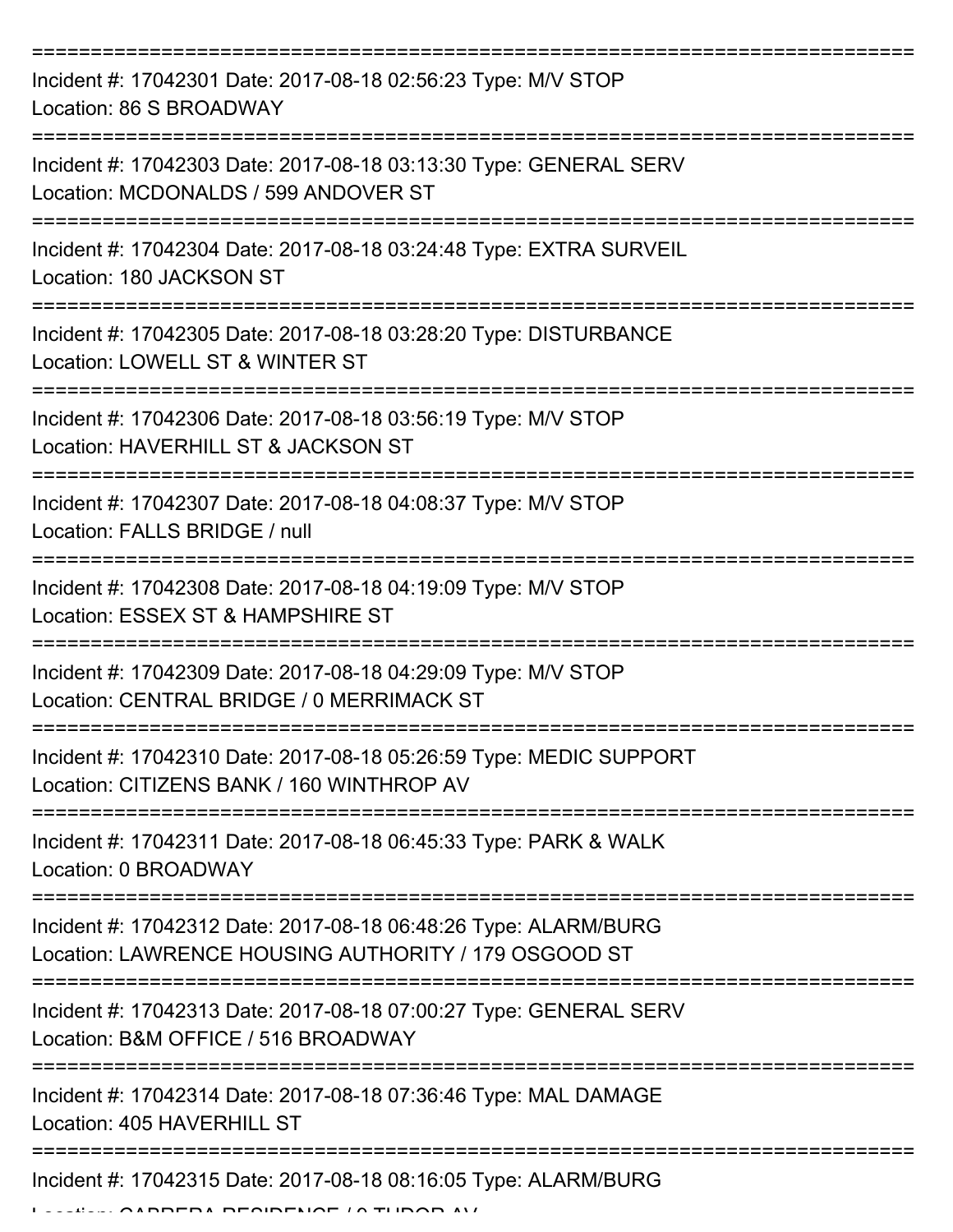| Incident #: 17042316 Date: 2017-08-18 08:18:59 Type: ALARM/BURG<br>Location: WENDYS / 55 HAMPSHIRE ST                          |
|--------------------------------------------------------------------------------------------------------------------------------|
| Incident #: 17042317 Date: 2017-08-18 08:19:02 Type: M/V STOP<br>Location: BRADFORD ST & BROADWAY                              |
| Incident #: 17042318 Date: 2017-08-18 08:24:50 Type: SUS PERS/MV<br>Location: CORBETT RD & CRESTSHIRE DR                       |
| Incident #: 17042319 Date: 2017-08-18 08:38:56 Type: B&E/MV/PAST<br>Location: 62 EUTAW ST                                      |
| Incident #: 17042320 Date: 2017-08-18 08:40:47 Type: M/V STOP<br>Location: LAWRENCE ST & OAK ST                                |
| Incident #: 17042321 Date: 2017-08-18 08:50:16 Type: INVESTIGATION<br>Location: 90 LOWELL ST                                   |
| Incident #: 17042322 Date: 2017-08-18 09:13:43 Type: FIGHT<br>Location: 623 ANDOVER ST                                         |
| Incident #: 17042323 Date: 2017-08-18 09:14:44 Type: NOTIFICATION<br>Location: 66 TEXAS AV                                     |
| Incident #: 17042324 Date: 2017-08-18 09:31:55 Type: LOCKOUT<br>Location: ST MARY-IMMACULATE CONCEPTION / 300 HAVERHILL ST     |
| Incident #: 17042326 Date: 2017-08-18 09:32:03 Type: GENERAL SERV<br>Location: CENTRAL CATHOLIC HIGH SCHOOL / 300 HAMPSHIRE ST |
| Incident #: 17042325 Date: 2017-08-18 09:33:59 Type: SUICIDE ATTEMPT<br>Location: LAWRENCE STORE / 107 S UNION ST              |
| Incident #: 17042327 Date: 2017-08-18 09:45:32 Type: KEEP PEACE<br>Location: 390 ESSEX ST                                      |
| Incident #: 17042328 Date: 2017-08-18 09:48:37 Type: M/V STOP<br>Location: S UNION ST & SALEM ST                               |
| Incident #: 17042329 Date: 2017-08-18 09:50:29 Type: M/V STOP                                                                  |

Location: C LINIION CT & CALEM CT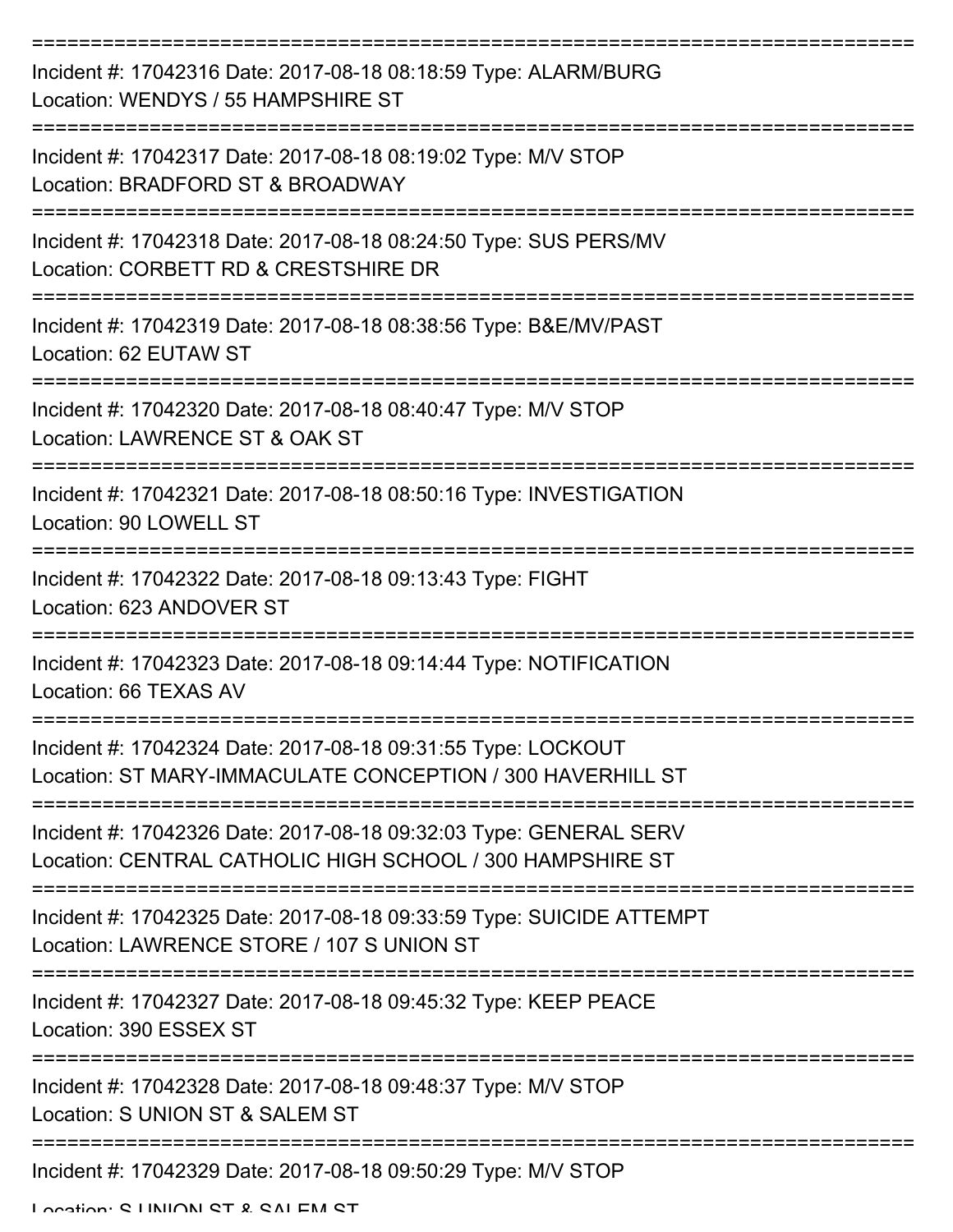| Incident #: 17042330 Date: 2017-08-18 09:55:05 Type: M/V STOP<br>Location: S UNION ST & SALEM ST                        |
|-------------------------------------------------------------------------------------------------------------------------|
| Incident #: 17042331 Date: 2017-08-18 09:56:38 Type: M/V STOP<br>Location: DAISY ST & HOLLY ST                          |
| Incident #: 17042332 Date: 2017-08-18 09:57:23 Type: TOW OF M/V<br>Location: 153 BEACON AV                              |
| Incident #: 17042333 Date: 2017-08-18 09:57:55 Type: CK WELL BEING<br>Location: 153 ANDOVER ST FL 2NDFL                 |
| Incident #: 17042335 Date: 2017-08-18 10:27:44 Type: STOL/MV/PAS<br>Location: BROADWAY & ESSEX ST                       |
| Incident #: 17042334 Date: 2017-08-18 10:28:12 Type: AUTO ACC/NO PI<br>Location: 8 S BROADWAY                           |
| Incident #: 17042336 Date: 2017-08-18 10:29:39 Type: M/V STOP<br>Location: ESSEX ST & LAWRENCE ST                       |
| Incident #: 17042337 Date: 2017-08-18 10:30:16 Type: 209A/SERVE<br>Location: 40 KNOX ST                                 |
| Incident #: 17042338 Date: 2017-08-18 10:30:53 Type: 209A/SERVE<br>Location: 647 ESSEX ST                               |
| ----------------<br>Incident #: 17042339 Date: 2017-08-18 10:32:31 Type: INVEST CONT<br><b>Location: 5 MERRIMACK ST</b> |
| Incident #: 17042340 Date: 2017-08-18 10:33:07 Type: INVEST CONT<br>Location: BANK OF AMERICA / 67 WINTHROP AV          |
| Incident #: 17042341 Date: 2017-08-18 10:41:36 Type: AUTO ACC/NO PI<br>Location: 296 ESSEX ST                           |
| Incident #: 17042342 Date: 2017-08-18 10:48:47 Type: 209A/SERVE<br>Location: 19 WALNUT ST                               |
| Incident #: 17042343 Date: 2017-08-18 10:55:06 Type: MEDIC SUPPORT<br>Location: 10 HOBSON ST #APT1                      |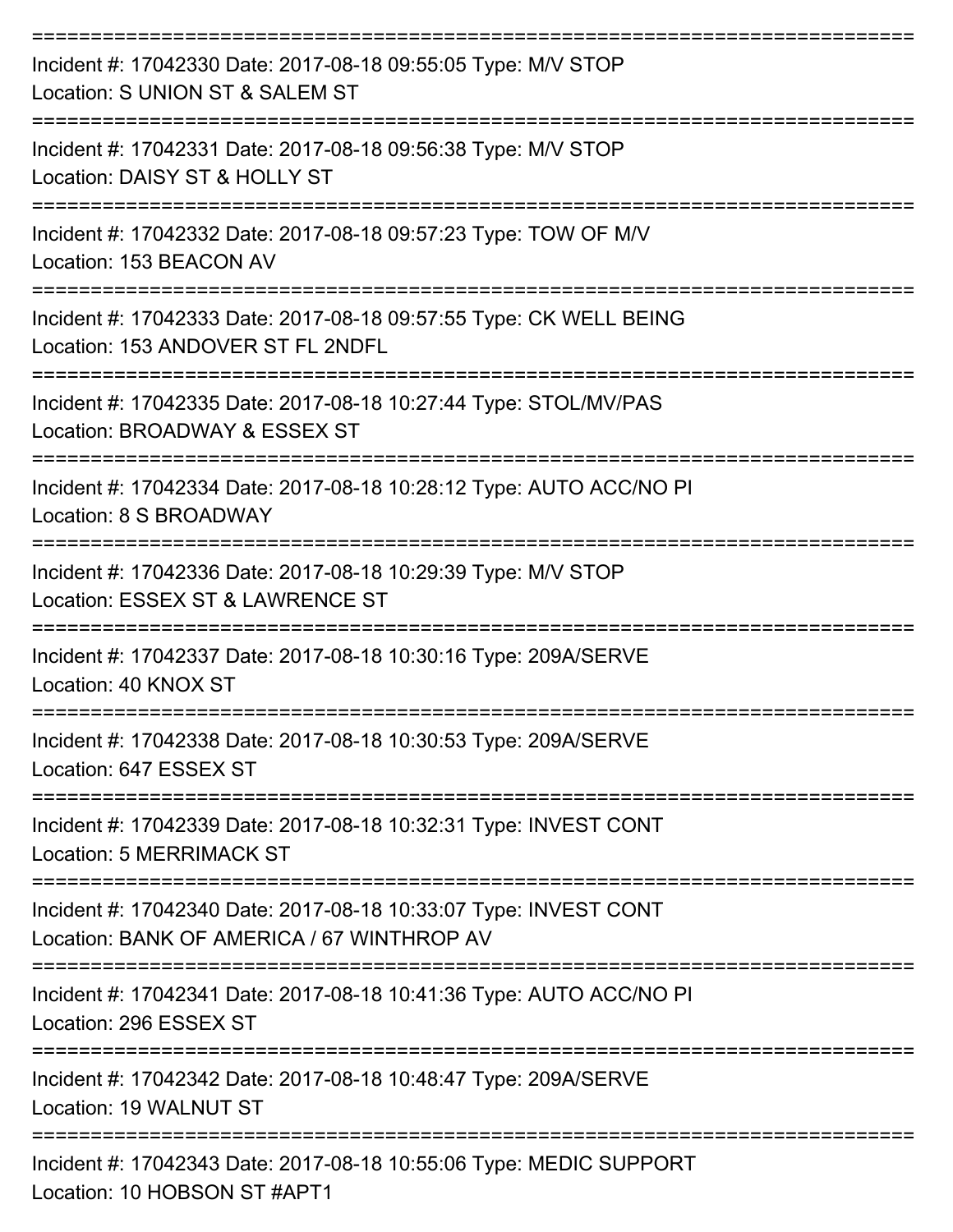| Incident #: 17042344 Date: 2017-08-18 10:56:36 Type: INVEST CONT<br>Location: SANTANDER BANK WINTHROP AVE                      |
|--------------------------------------------------------------------------------------------------------------------------------|
| ========================<br>Incident #: 17042345 Date: 2017-08-18 11:01:49 Type: PARK & WALK<br>Location: BROADWAY             |
| Incident #: 17042349 Date: 2017-08-18 11:03:59 Type: FRAUD<br>Location: 277 WATER ST #3<br>=================================== |
| Incident #: 17042346 Date: 2017-08-18 11:04:12 Type: TOW OF M/V<br>Location: HAVERHILL ST & LAWRENCE ST                        |
| Incident #: 17042347 Date: 2017-08-18 11:11:46 Type: M/V STOP<br>Location: 473 BROADWAY<br>============================        |
| Incident #: 17042348 Date: 2017-08-18 11:18:38 Type: AUTO ACC/NO PI<br>Location: 102 ESSEX ST                                  |
| Incident #: 17042350 Date: 2017-08-18 11:22:39 Type: M/V STOP<br>Location: BRADFORD ST & HAMPSHIRE ST                          |
| Incident #: 17042351 Date: 2017-08-18 11:32:25 Type: M/V STOP<br>Location: 533 BROADWAY                                        |
| Incident #: 17042352 Date: 2017-08-18 11:32:56 Type: M/V STOP<br>Location: BARKER ST                                           |
| Incident #: 17042353 Date: 2017-08-18 11:39:37 Type: M/V STOP<br>Location: 234 HAMPSHIRE ST                                    |
| Incident #: 17042354 Date: 2017-08-18 11:58:23 Type: MEDIC SUPPORT<br>Location: 48 WASHINGTON ST                               |
| Incident #: 17042355 Date: 2017-08-18 12:07:01 Type: THREATS<br>Location: 16 HANCOCK ST #APT1                                  |
| Incident #: 17042356 Date: 2017-08-18 12:19:10 Type: MEDIC SUPPORT<br>Location: AMESBURY ST & COMMON ST                        |
| Incident #: 17042357 Date: 2017-08-18 12:24:14 Type: AUTO ACC/NO PI<br>Location: BROADWAY & WATER ST                           |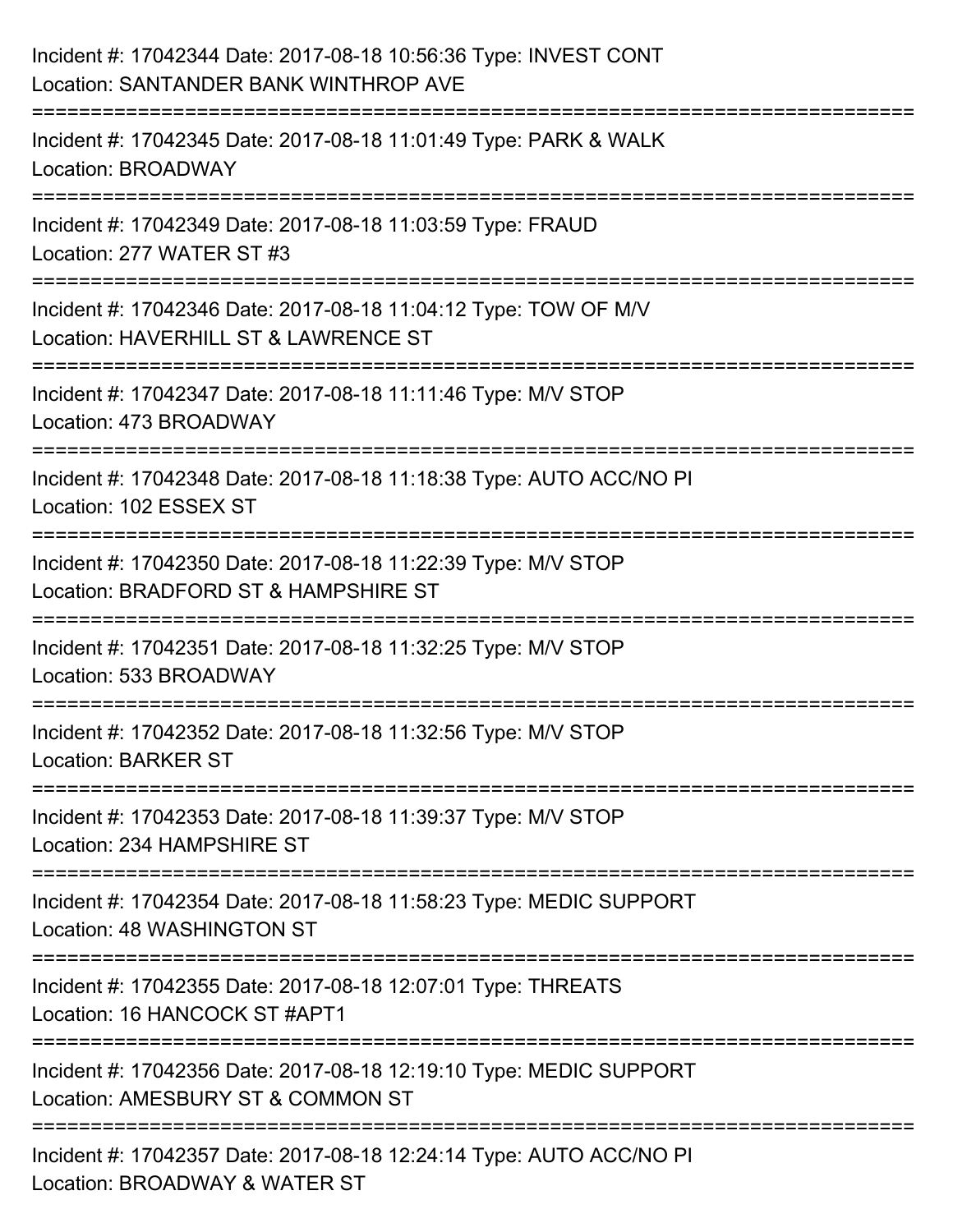| Incident #: 17042358 Date: 2017-08-18 12:32:11 Type: ASSIST FIRE<br>Location: 100 AMESBURY ST                                      |
|------------------------------------------------------------------------------------------------------------------------------------|
| Incident #: 17042359 Date: 2017-08-18 12:41:23 Type: TOW/REPOSSED<br>Location: 11 WOODLAND ST                                      |
| Incident #: 17042360 Date: 2017-08-18 12:56:56 Type: SHOPLIFTING<br>Location: 73 WINTHROP AV<br>================================== |
| Incident #: 17042361 Date: 2017-08-18 12:58:10 Type: MEDIC SUPPORT<br>Location: AMESBURY ST & COMMON ST                            |
| Incident #: 17042362 Date: 2017-08-18 13:11:30 Type: ANIMAL COMPL<br><b>Location: PARKLAND MEDICAL</b>                             |
| Incident #: 17042363 Date: 2017-08-18 13:13:05 Type: DRUG VIO<br>Location: 71 RAILROAD ST                                          |
| Incident #: 17042364 Date: 2017-08-18 13:15:16 Type: ALARM/BURG<br>Location: WRIGHT RESD / 22 SCHOOL ST                            |
| Incident #: 17042365 Date: 2017-08-18 13:17:10 Type: SUICIDE ATTEMPT<br>Location: 94 MYRTLE ST                                     |
| Incident #: 17042366 Date: 2017-08-18 13:48:38 Type: M/V STOP<br>Location: HAMPSHIRE ST & LOWELL ST                                |
| Incident #: 17042367 Date: 2017-08-18 13:50:03 Type: E911 HANGUP<br>Location: BETANCES RESD / 34 BRADFORD ST                       |
| Incident #: 17042368 Date: 2017-08-18 13:52:09 Type: ALARM/BURG<br>Location: BRISTOL RESIDENCE / 31 JACKSON ST #3                  |
| Incident #: 17042369 Date: 2017-08-18 14:01:25 Type: 209A/SERVE<br>Location: 647 ESSEX ST                                          |
| Incident #: 17042370 Date: 2017-08-18 14:05:38 Type: KEEP PEACE<br>Location: 39 MILTON ST                                          |
| Incident #: 17042371 Date: 2017-08-18 14:08:10 Type: M/V STOP<br><b>Location: HOWARD PARK</b>                                      |

===========================================================================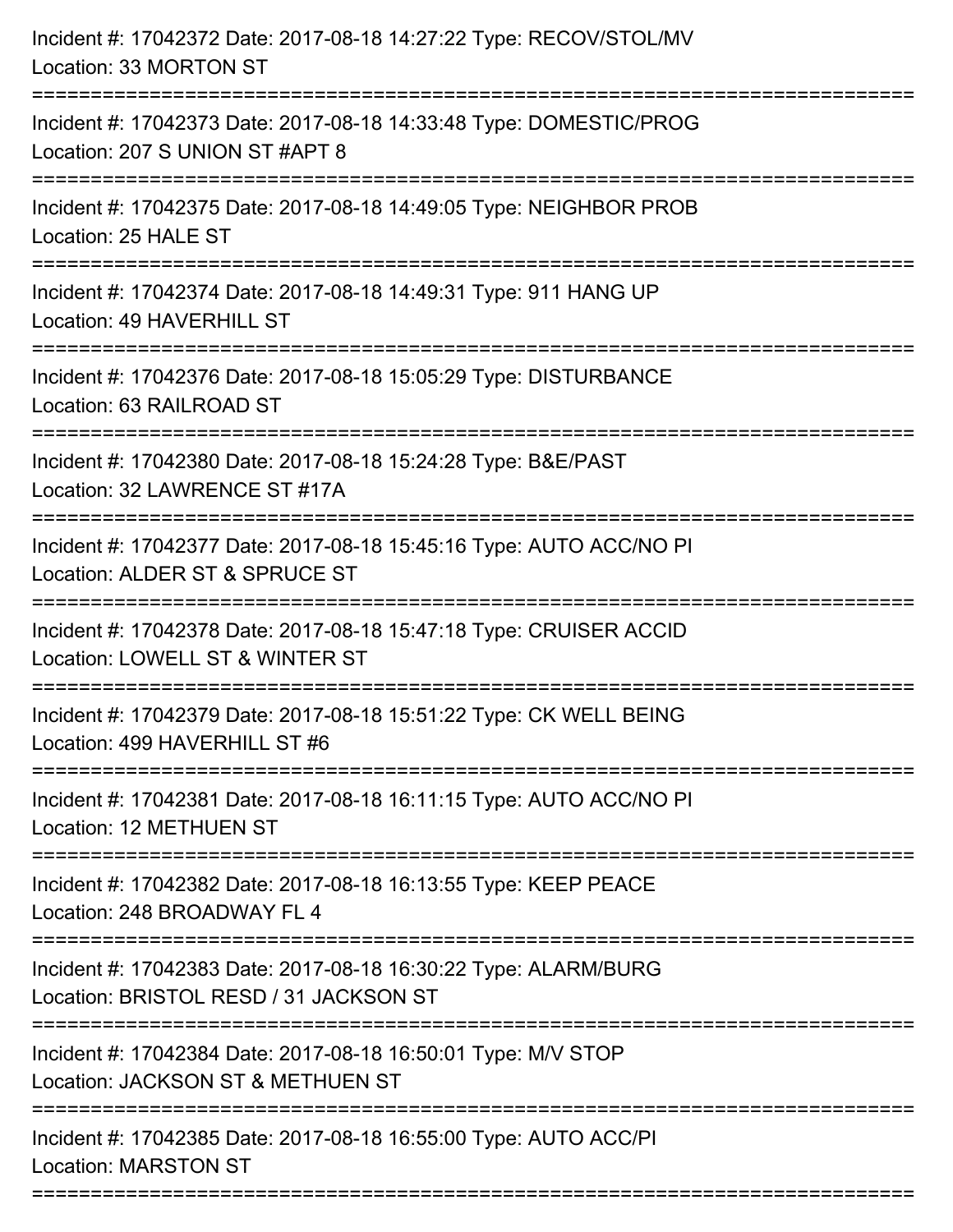Location: 263 JACKSON ST

| Incident #: 17042387 Date: 2017-08-18 17:26:57 Type: ALARM/BURG<br>Location: 207 HAVERHILL ST         |
|-------------------------------------------------------------------------------------------------------|
| Incident #: 17042388 Date: 2017-08-18 17:32:22 Type: DISTURBANCE<br>Location: 383 HAVERHILL ST        |
| Incident #: 17042389 Date: 2017-08-18 17:38:29 Type: HIT & RUN M/V<br>Location: 77 HAVERHILLST        |
| Incident #: 17042390 Date: 2017-08-18 17:55:43 Type: M/V STOP<br>Location: MARSTON ST & STORROW ST    |
| Incident #: 17042392 Date: 2017-08-18 17:59:56 Type: INVESTIGATION<br>Location: 46 SHATTUCK ST        |
| Incident #: 17042391 Date: 2017-08-18 18:02:22 Type: M/V STOP<br>Location: PARKER ST & SALEM ST       |
| Incident #: 17042393 Date: 2017-08-18 18:07:36 Type: FRAUD<br>Location: 143 WILLOW ST                 |
| Incident #: 17042394 Date: 2017-08-18 18:12:29 Type: MV/BLOCKING<br>Location: 99 BRADFORD ST          |
| Incident #: 17042395 Date: 2017-08-18 18:14:27 Type: M/V STOP<br>Location: EXETER ST & PHILLIPS ST    |
| Incident #: 17042396 Date: 2017-08-18 18:19:24 Type: ALARM/BURG<br>Location: 258 E HAVERHILL ST       |
| Incident #: 17042397 Date: 2017-08-18 18:23:32 Type: DISTURBANCE<br>Location: AMESBURY ST & COMMON ST |
| Incident #: 17042398 Date: 2017-08-18 18:28:38 Type: THREATS<br>Location: 452 HAVERHILL ST            |
| Incident #: 17042399 Date: 2017-08-18 18:39:18 Type: ARSON/PROG<br><b>Location: 11 MERRIMACK ST</b>   |
|                                                                                                       |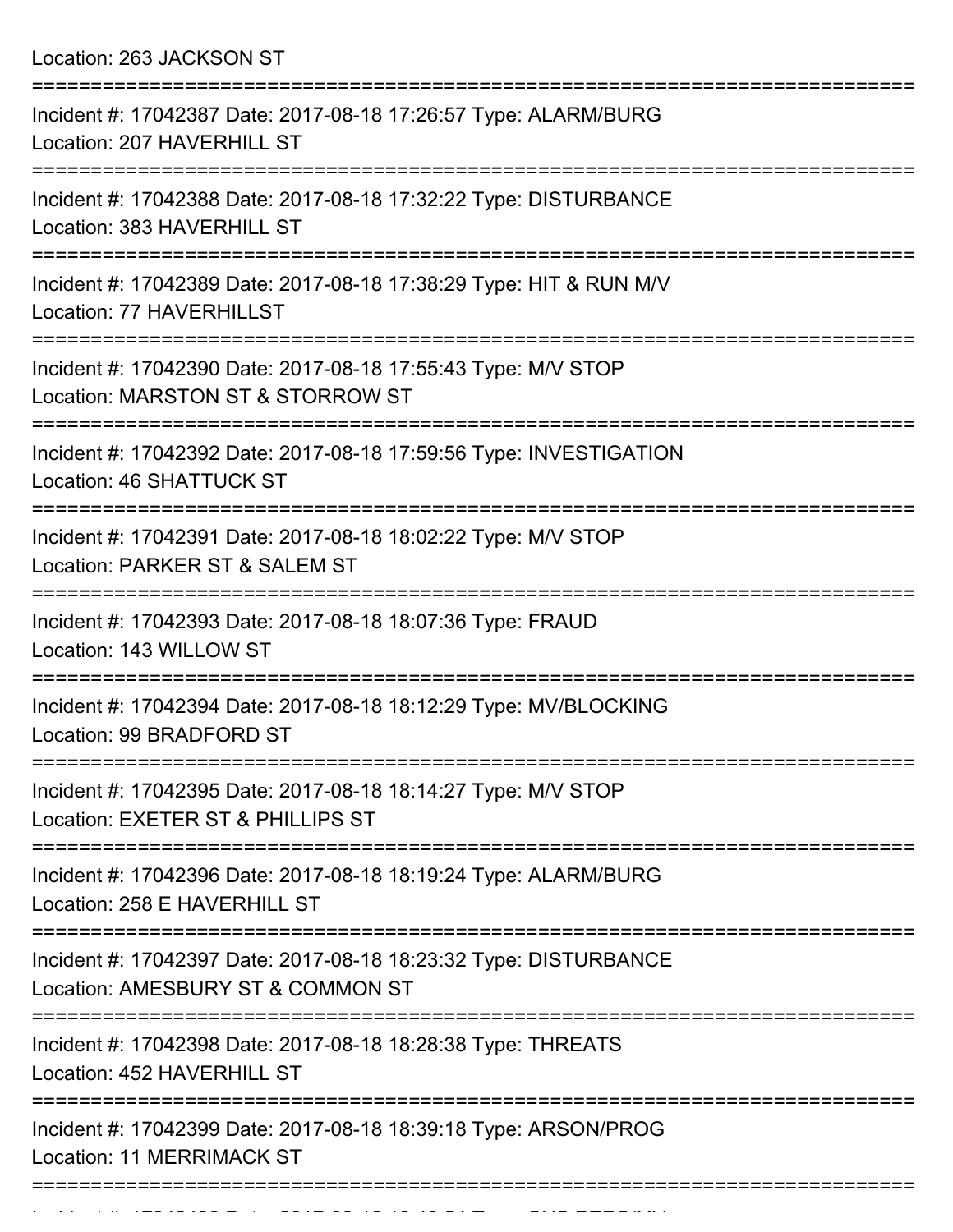Location: 12 MONMOUTH ST

| Incident #: 17042401 Date: 2017-08-18 18:52:47 Type: ALARM/BURG<br>Location: 150 GARDEN ST         |
|----------------------------------------------------------------------------------------------------|
| Incident #: 17042402 Date: 2017-08-18 18:56:40 Type: M/V STOP<br>Location: BROADWAY & HAVERHILL ST |
| Incident #: 17042403 Date: 2017-08-18 18:59:45 Type: VIO CITY ORD<br>Location: 263 JACKSON ST      |
| Incident #: 17042405 Date: 2017-08-18 19:05:54 Type: MEDIC SUPPORT<br>Location: 39 FOSTER ST       |
| Incident #: 17042404 Date: 2017-08-18 19:05:59 Type: ALARM/BURG<br>Location: 168 NEWBURY ST        |
| Incident #: 17042406 Date: 2017-08-18 19:07:13 Type: M/V STOP<br>Location: JACKSON ST & OAK ST     |
| Incident #: 17042407 Date: 2017-08-18 19:41:04 Type: LOUD NOISE<br>Location: 82 AVON ST FL 3       |
| Incident #: 17042408 Date: 2017-08-18 19:46:51 Type: DISTURBANCE<br>Location: 700 ESSEX ST         |
| Incident #: 17042410 Date: 2017-08-18 19:52:49 Type: DOMESTIC/PROG<br>Location: 127 GARDEN ST FL 3 |
| Incident #: 17042409 Date: 2017-08-18 19:53:18 Type: M/V STOP<br>Location: BROADWAY & ESSEX ST     |
| Incident #: 17042411 Date: 2017-08-18 19:56:33 Type: M/V STOP<br>Location: BERKELEY ST & BRUCE ST  |
| Incident #: 17042412 Date: 2017-08-18 19:56:53 Type: LOUD NOISE<br>Location: 296 MT VERNON ST      |
| Incident #: 17042414 Date: 2017-08-18 20:05:55 Type: UNKNOWN PROB<br>Location: 322 MARKET ST FL 2  |
|                                                                                                    |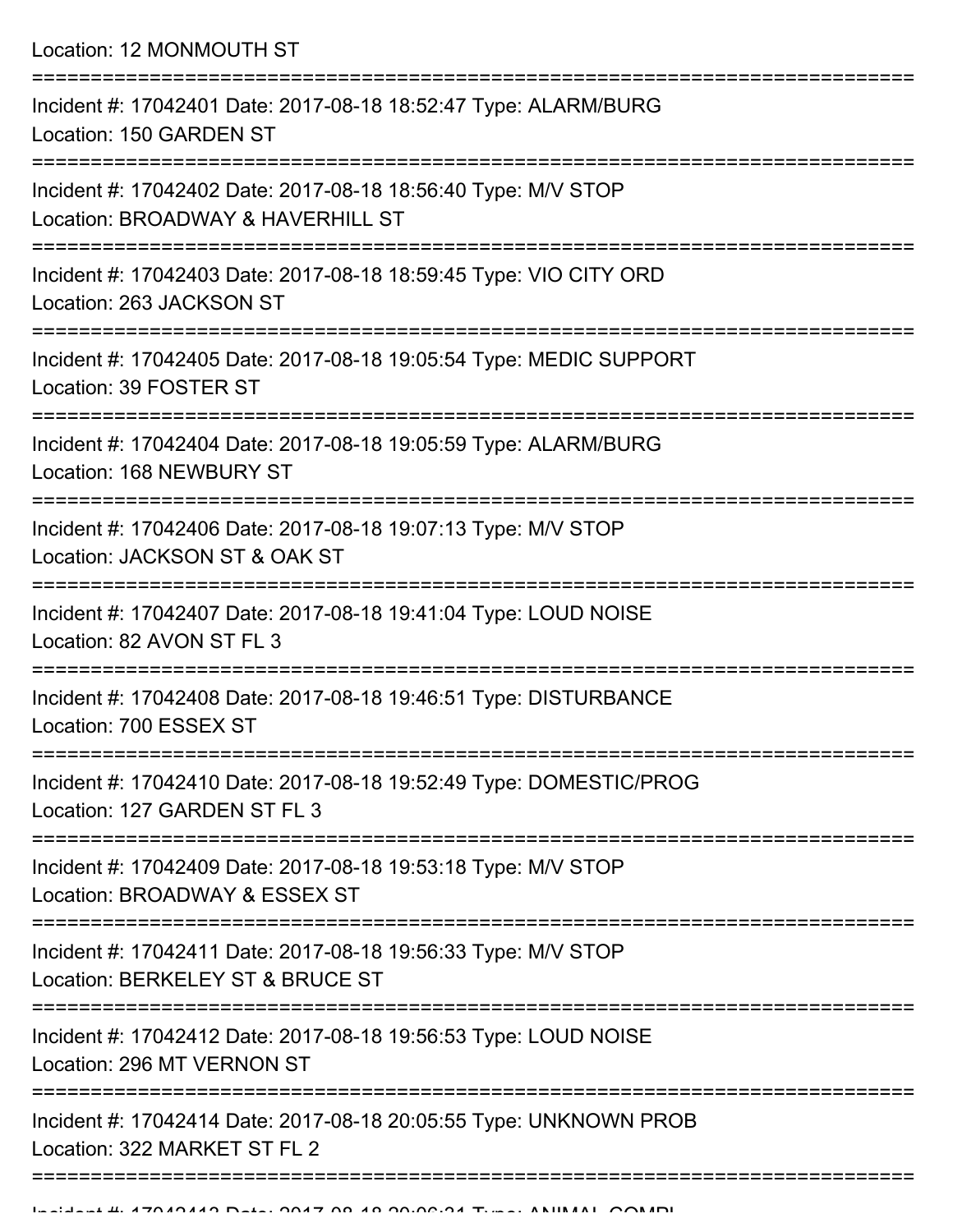Location: 79 MARGIN ST

| Incident #: 17042415 Date: 2017-08-18 20:15:04 Type: M/V STOP<br>Location: ESSEX ST & LAWRENCE ST<br>================== |
|-------------------------------------------------------------------------------------------------------------------------|
| Incident #: 17042416 Date: 2017-08-18 20:16:53 Type: DISTURBANCE<br>Location: CARON'S PACKAGE STORE / 239 BROADWAY      |
| Incident #: 17042417 Date: 2017-08-18 20:21:28 Type: LOUD NOISE<br>Location: 393 HAMPSHIRE ST                           |
| Incident #: 17042418 Date: 2017-08-18 20:40:56 Type: MV/BLOCKING<br>Location: 173 PARKER ST                             |
| --------------<br>Incident #: 17042419 Date: 2017-08-18 20:45:23 Type: M/V STOP<br>Location: ISLAND ST & UNION ST       |
| Incident #: 17042420 Date: 2017-08-18 20:48:41 Type: AUTO ACC/NO PI<br>Location: BROADWAY & CROSS ST                    |
| Incident #: 17042421 Date: 2017-08-18 21:22:58 Type: M/V STOP<br><b>Location: TREMONT CT &amp; CROSS</b>                |
| Incident #: 17042422 Date: 2017-08-18 21:25:56 Type: M/V STOP<br>Location: BRADFORD ST & FRANKLIN ST                    |
| Incident #: 17042423 Date: 2017-08-18 21:31:35 Type: MV/BLOCKING<br>Location: 8 MERRIMACK VIEW CT                       |
| Incident #: 17042424 Date: 2017-08-18 21:57:38 Type: 911 HANG UP<br>Location: 201 BRUCE ST                              |
| Incident #: 17042426 Date: 2017-08-18 22:12:20 Type: DEATH SUDDEN<br>Location: 270 CANAL ST                             |
| Incident #: 17042425 Date: 2017-08-18 22:16:22 Type: M/V STOP<br>Location: 265 MERRIMACK ST                             |
| Incident #: 17042427 Date: 2017-08-18 22:20:32 Type: LOUD NOISE<br>Location: 234 BAILEY ST FL 3                         |
| Incident #: 17042428 Date: 2017-08-18 22:26:55 Type: MA/ STOP                                                           |

Incident #: 17042428 Date: 2017-08-18 22:26:55 Type: M/V STOP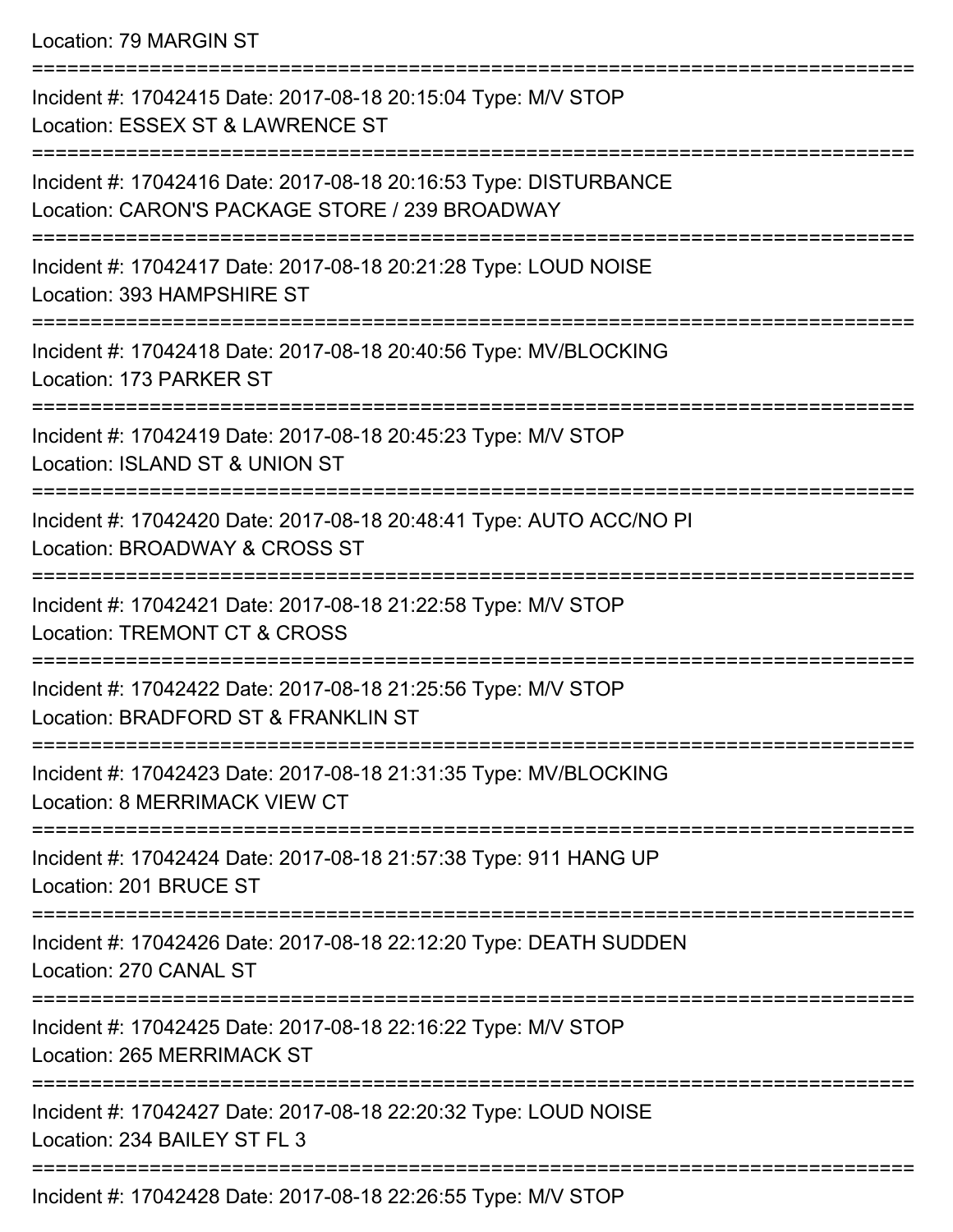| Incident #: 17042429 Date: 2017-08-18 22:27:14 Type: M/V STOP<br>Location: BRADFORD ST & BROADWAY         |
|-----------------------------------------------------------------------------------------------------------|
| Incident #: 17042430 Date: 2017-08-18 22:27:48 Type: 911 HANG UP<br>Location: 122 FRANKLIN ST             |
| Incident #: 17042431 Date: 2017-08-18 22:30:02 Type: GENERAL SERV<br>Location: 4 ELLIS ST                 |
| Incident #: 17042432 Date: 2017-08-18 22:37:19 Type: M/V STOP<br>Location: 167 SALEM ST                   |
| Incident #: 17042433 Date: 2017-08-18 22:37:33 Type: LOUD NOISE<br>Location: 10 LESLIE ST                 |
| Incident #: 17042434 Date: 2017-08-18 22:49:10 Type: AUTO ACC/NO PI<br>Location: BROADWAY & GREEN ST      |
| Incident #: 17042435 Date: 2017-08-18 22:56:30 Type: M/V STOP<br>Location: 439 S UNION ST                 |
| Incident #: 17042436 Date: 2017-08-18 23:13:16 Type: LOUD NOISE<br>Location: 33 HUDSON AV                 |
| Incident #: 17042437 Date: 2017-08-18 23:28:18 Type: AUTO ACC/NO PI<br>Location: 64 MYRTLE ST             |
| Incident #: 17042438 Date: 2017-08-18 23:35:37 Type: DOMESTIC/PAST<br>Location: 37 ALDER ST FL 2          |
| Incident #: 17042439 Date: 2017-08-18 23:40:21 Type: LOUD NOISE<br>Location: 10 CAMPO SECO ST FL 2        |
| Incident #: 17042440 Date: 2017-08-18 23:41:55 Type: HIT & RUN M/V<br>Location: BENNINGTON ST & ERVING AV |
| Incident #: 17042441 Date: 2017-08-18 23:50:31 Type: MISSING PERS<br>Location: 58 S BROADWAY              |
| Incident #: 17042442 Date: 2017-08-18 23:51:54 Type: NOISE ORD                                            |